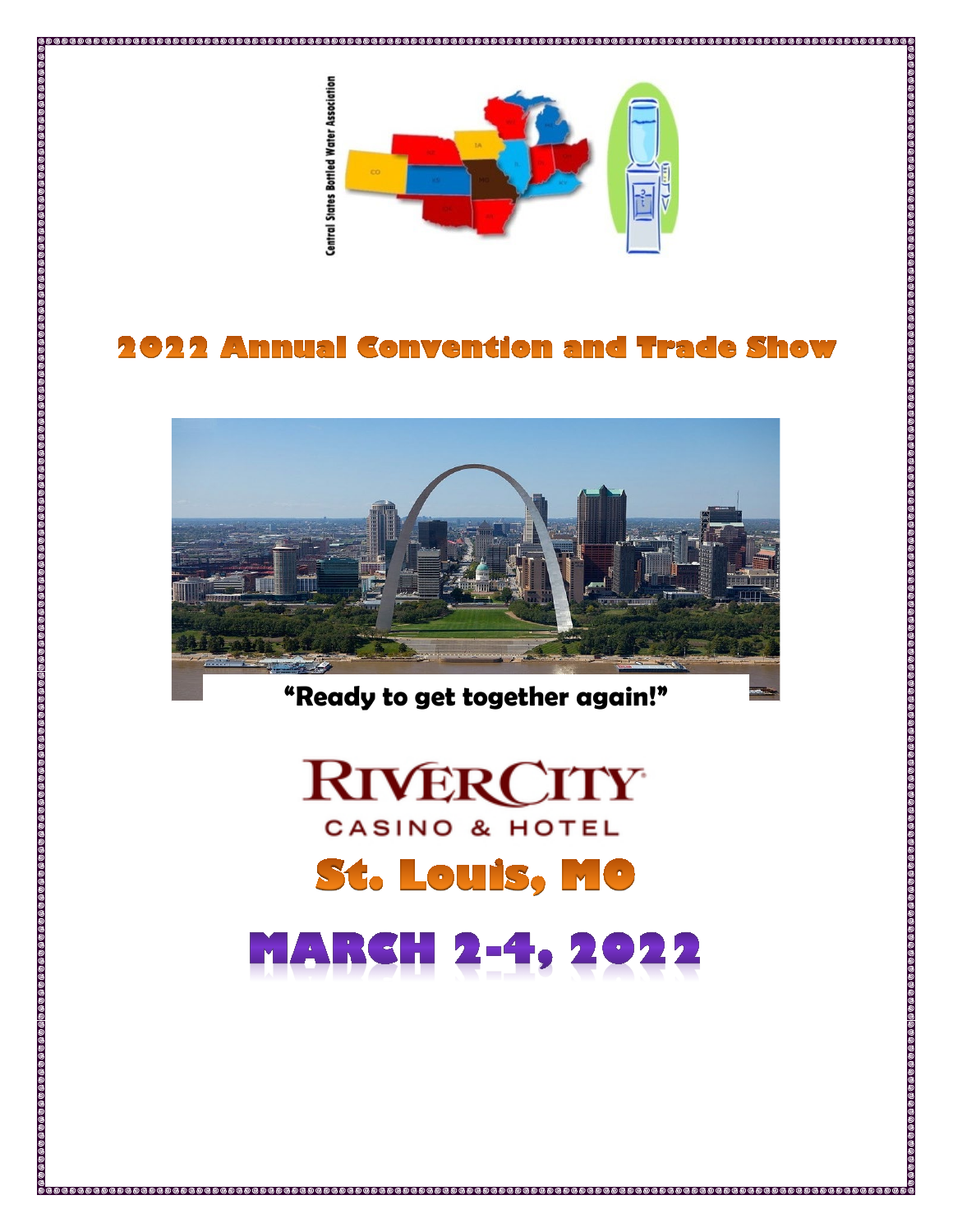

Central States Bottled Water Association

11th Annual Convention & Trade Show – arch 6-8, 2019 River City Casino and Hotel – St. Louis, MO



**RIVERCITY** CASINO & HOTEL

# 777 RIVER CITY CASINO BOULEVARD ST. LOUIS, MO 63125 TEL: (888) 578-7289 **CONVENTION RESERVATIONS** MARCH 2-4: \$119 PER NIGHT - **RESERVATION DEADLINE IS FEBRUARY 17 !!!**

PHONE: (888) 578-7289

INTERNET: HTTPS://WWW.RIVERCITY.COM/HOTEL/ROOMS

**USE OUR GROUP CODE CSBC21A WHEN BOOKING. ON WEB SITE, ENTER THE GROUP CODE IN THE "SPECIAL OFFER CODE" SPACE.**

**DIRECTIONS**





**From Airport –River City Shuttle will be available. Please indicate on your registration form your flight, email, and cell phone information for coordination.**

**From Downtown St. Louis and further east–Take I-55 south to Germania Avenue Exit(202B). Turn left at end of the ramp onto Eastbound Germania. Turn Right onto Alabama Ave and cross over the River des Peres. On the South side of the River des Peres, Alabama becomes Lemay Ferry Road. Turn Left at the first signal onto River City Casino Blvd, and follow River City Casino Blvd east to the casino.**

**From Kansas City and further west - Take I-270 South to I-55. Take I-55 North to Exit Germania Ave(202B). Turn left at end of the ramp onto Eastbound Germania.Turn Right onto Alabama Ave and cross over the River des Peres. On the South side of the River des Peres, Alabama becomes Lemay Ferry Road. Turn Left at the first signal onto River City Casino Blvd, and follow River City Casino Blvd east to the casino.**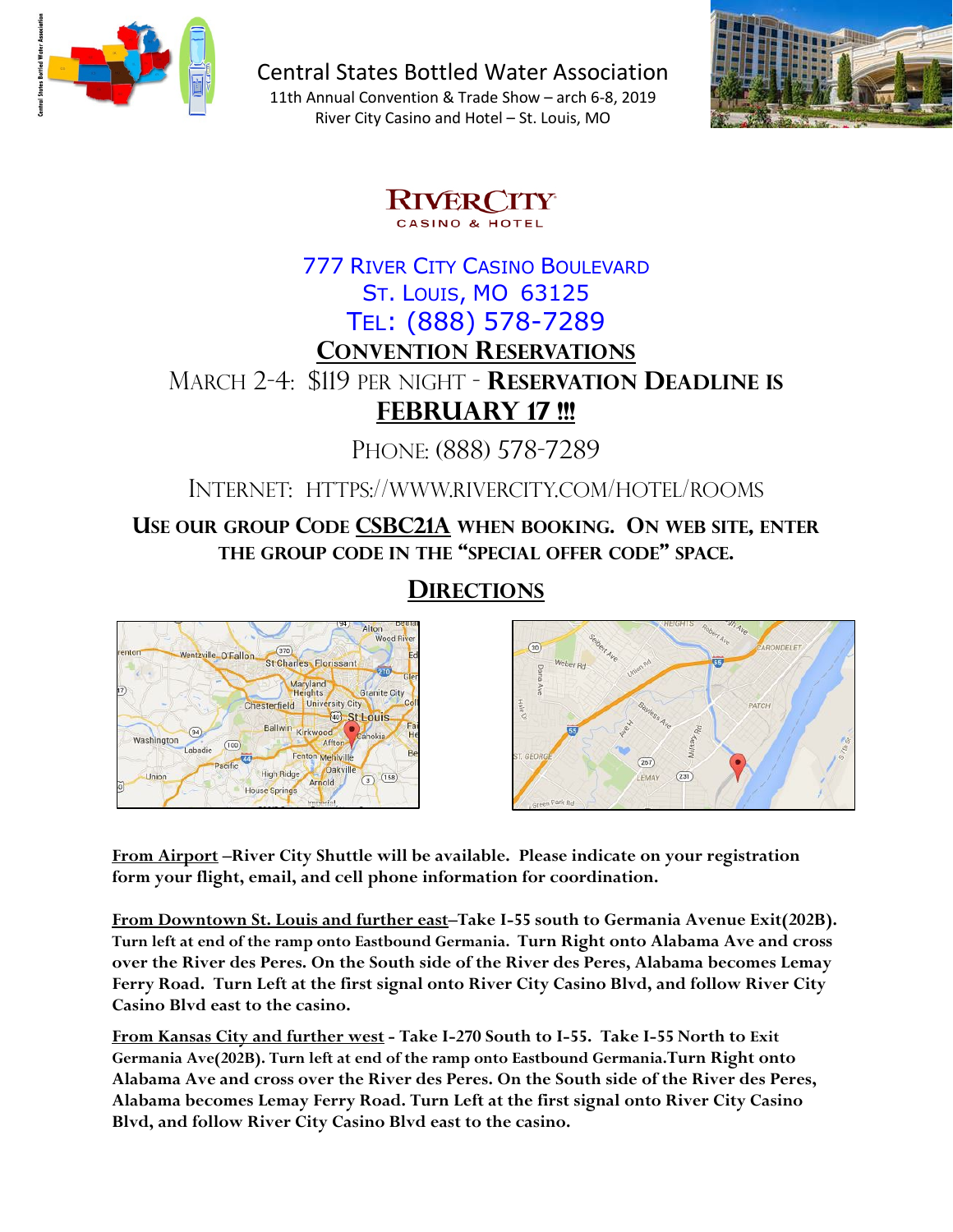## Central States Bottled Water Association – 2022 Annual Convention March 2-4, 2022 – River City Hotel & Casino – St. Louis, MO

#### **Thursday, March 3**

**9:00 – 10:00 AM: What's New In Regulation-Glen Davis & Chris Erickson (Absopure) (1 CEU)** – The regulatory environment is constantly changing. Technical Chair Glen Davis and Co-Chair Chris Erickson will update us on what's new, and what will be coming in the near future.

**10:00 – 11:00 AM: Round Table: Alkaline Waters (1 CEU):** Several of our members bottle alkaline waters, and others are considering it. Glen Davis, Chris Dunn, and Steve Tischler examine all facets of Alkaline Waters…what are they?physical characteristics…standard of identity….label requirements…bench testing…marketing considerations…a comprehensive look at this emerging category.

**11:00 AM – Noon: Round Table: 10 Cancellation Excuses and how to Counteract Them (1 Mgmt CEU).** Customer cancellations are a fact of life in our business. More often than not, they are excuses. Jon Ove and Rob Schmitt share their experiences with cancellations and approaches to saving them.

**Noon – 1:30 PM: Lunch: River City** 

**1:30 – 2;30 PM-Planning and Implementing Your Cybersecurity Program (1 Mgmt CEU).** Hackers and internet scammers are an unfortunate fact of life. We'll take a look at the various online threats to the security of your data, look at how to detect them, how to protect yourself from them, and steps to take in case of a cybersecurity breach.

#### **3:30 PM-5:30 PM: Chris Dunn** (2 **CEUs)**

,

**"The FDA in the Post-COVID World**" - How has COVID changed the way the FDA is approaching Food Safety and what it could mean for you? Field inspections: Procedures, Schedule/list, Proof of accomplishment; Traceability 2.0: Batch, Raw Material(s), PWS; Environmental Monitoring: Is Caps & Containers enough?; "CORE" outbreaks (How NOT to deal with the FDA)

**"Decision tree for Total Coliform/E. Coli in Source and Finished Product**" - What do you need to do if you get a positive hit for coliforms or E. Coli? We'll walk through a decision tree you can use to manage and stay compliant with the FDA for Natural Source Waters and Finished Product.

#### **6:30 PM-8:30 PM: Suppliers Trade Show and Gala Buffet**

#### **Friday, March 4**

#### **7:30 – 9:00 AM: Buffet Breakfast and Annual Meeting**

**9:00 AM-10:00 AM: State of the Industry (1 Mgmt CEU):** Joe Doss, President of IBWA, updates us on the issues most vital to our businesses.

**1:30 PM – 2:30 PM: Strategic Planning and Competitive Assessment (Steve Tischler)(1 Mgmt CEU)** Steve updates his acclaimed presentation from the 2021 MegaWebinar. This will be a comprehensive look at methods of assessing your business and marketplace, and give you some valuable tools for assessing your business and planning for the future. .

#### **10:00 AM-Noon: Chris Dunn (2 CEUs)**

**"If you don't up your standards, your customers will do it for you"**

Trends in the marketplace where customers are setting standards that are more exacting and demanding that trade association audits. Traceability (mock recall) … three instead of one; Inventory … FIFO; Retained Samples; Extraneous materials

#### **"Not all light is the same"**

Changes in UV technology are happening fast. Are you and your equipment up to dat? What do you know about: UV-C, Validated 4-log, low pressure versus high pressure, source water interference, spring versus purified?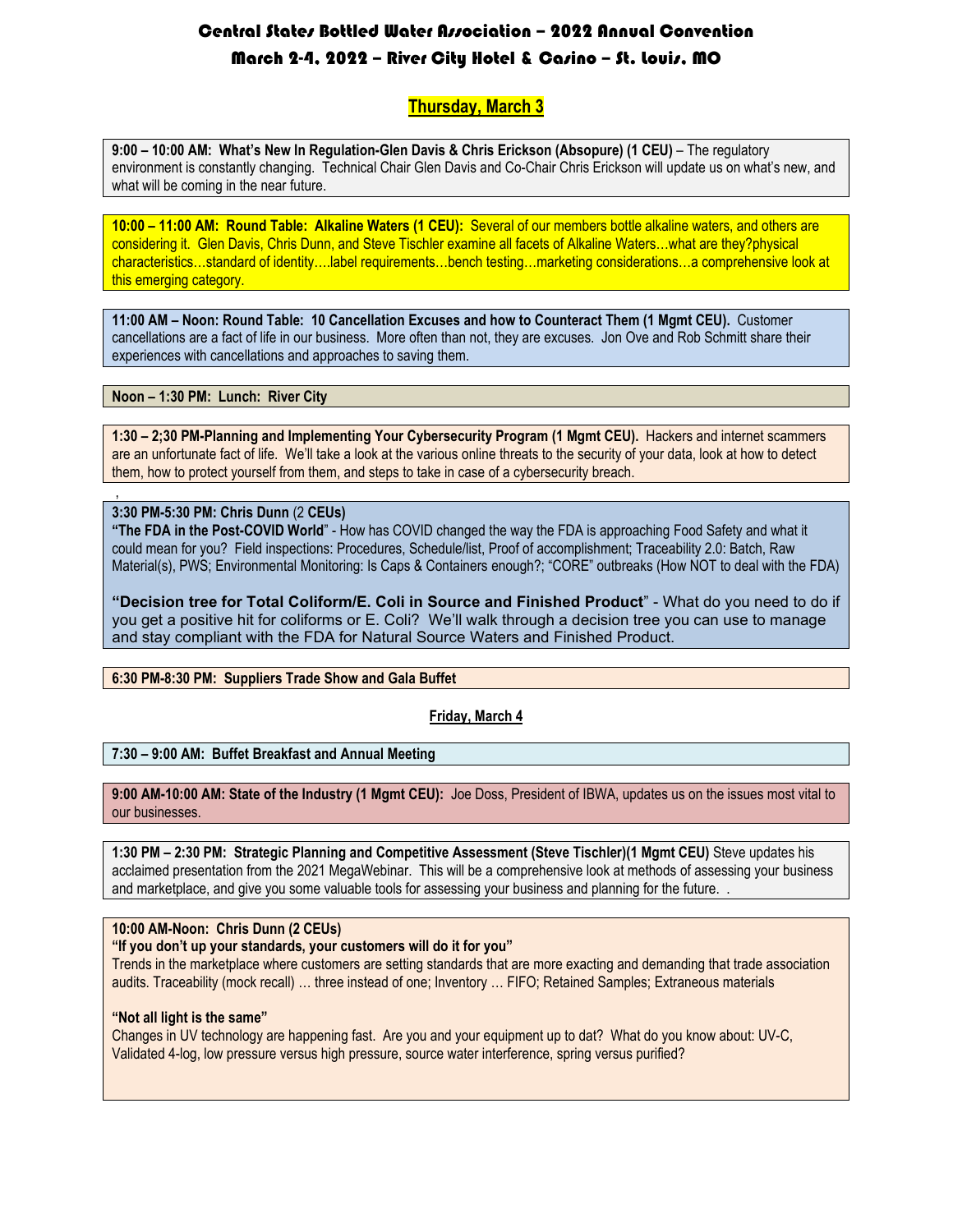### Central States Bottled Water Association - 2022 Annual Convention March 2-4, 2022 – River City Hotel & Casino – St. Louis, MO

# Health and Safety Guidelines.

Our first priority is the health and safety of everyone attending. We are following the recommendations of the CDC to all of us safe and healthy. The City and County of St. Louis is currently under a mask mandate. While that may or not be in effect at the time of our convention, we want to insure that everyone is comfortable in view of the Public Health situation.

Effective masks should to be worn over the nose and mouth at all times while inside the building. The only exceptions will be while eating or drinking.

Effective Masks include N-95, KN-95, KF-94, any mask that meets or exceeds the filtration requirements for an N-95, or a combination of masks resulting in at least 3 layers. Face Shields, Bandanas, Gaiters, and masks with fewer than 3 layers will not be an acceptable means of masking.

Full vaccination against COVID-19 is strongly recommended.

Our seating arrangements will be socially distanced. Our conference area is quite spacious, so we should be able to have plenty of room for effective social distancing.

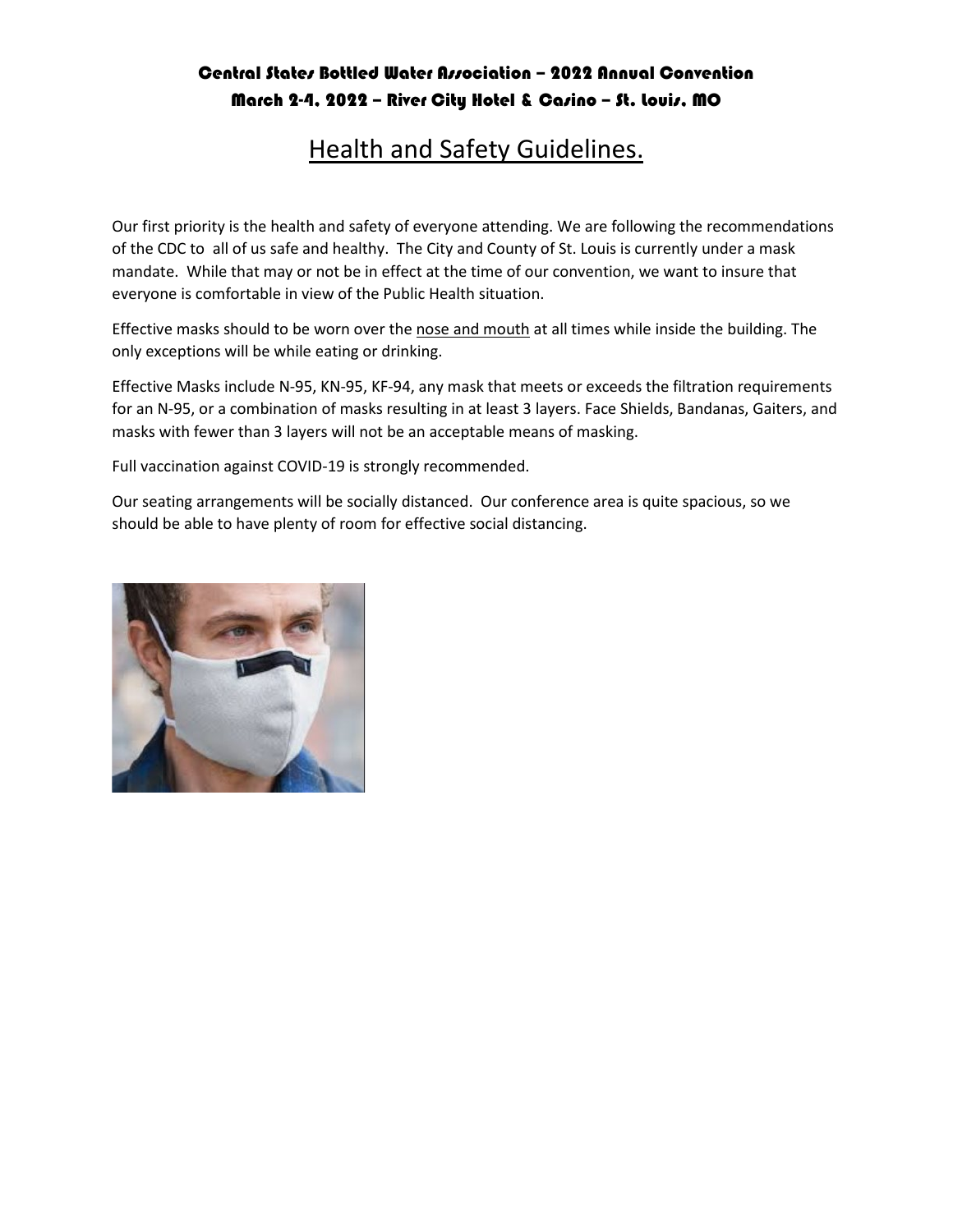

# Central States Bottled Water Association

2022 Annual Convention – March 2-4, 2022 River City Casino and Hotel – St. Louis, MO Registration Form

*NOTE: 2022 Paid Members of the Central States Bottled Water Association are entitled to the Members Rates below. All others please add appropriate Membership Dues.*

| Company<br>City/State/Zip                                                                                                                                                                                                        |                                                                                                                                                                                                                                    |       |         | Address <b>Address</b> |      |      |               |             |          |
|----------------------------------------------------------------------------------------------------------------------------------------------------------------------------------------------------------------------------------|------------------------------------------------------------------------------------------------------------------------------------------------------------------------------------------------------------------------------------|-------|---------|------------------------|------|------|---------------|-------------|----------|
| <b>Telephone Contract EXAM EXAMPLE EXAMPLE EXAMPLE EXAMPLE EXAMPLE EXAMPLE EXAMPLE EXAMPLE EXAMPLE TO THE EXAMPLE EXAMPLE TO THE EXAMPLE THE EXAMPLE TO THE EXAMPLE THE EXAMPLE THE EXAMPLE THE EXAMPLE THE EXAMPLE THE EXAM</b> |                                                                                                                                                                                                                                    |       |         |                        |      |      |               |             |          |
| $\Box$ Check $\Box$ VISA                                                                                                                                                                                                         | <b>UMasterCard DAmex Card Number CALCE AND A STATE AND RESIDENT A STATE OF A STATE OF A STATE OF A STATE OF A STATE OF A STATE OF A STATE OF A STATE OF A STATE OF A STATE OF A STATE OF A STATE OF A STATE OF A STATE OF A ST</b> |       |         |                        |      |      |               |             |          |
| <b>Expiration Date:</b>                                                                                                                                                                                                          |                                                                                                                                                                                                                                    |       |         | CVV:                   |      |      |               |             |          |
| List Attendees (Please write clearly and spell correctly-we make your name tags from this list):                                                                                                                                 |                                                                                                                                                                                                                                    |       |         |                        |      |      |               |             |          |
|                                                                                                                                                                                                                                  |                                                                                                                                                                                                                                    |       |         |                        |      |      |               |             |          |
|                                                                                                                                                                                                                                  |                                                                                                                                                                                                                                    |       |         |                        |      |      |               |             |          |
|                                                                                                                                                                                                                                  |                                                                                                                                                                                                                                    |       |         |                        |      |      |               |             |          |
|                                                                                                                                                                                                                                  |                                                                                                                                                                                                                                    |       |         |                        |      |      |               |             |          |
| Convention Registration includes Luncheon, Trade Show & Buffet, Breakfast, and all Educational Sessions. Supplier<br>Registration includes Trade Show Booth and Buffet Sponsorship.                                              |                                                                                                                                                                                                                                    |       |         |                        |      |      |               |             |          |
|                                                                                                                                                                                                                                  |                                                                                                                                                                                                                                    |       |         |                        |      |      |               |             |          |
|                                                                                                                                                                                                                                  |                                                                                                                                                                                                                                    |       |         |                        |      |      |               |             |          |
| Each Additional Attendee \$140 each (before February 17) \$150 Late Registration:                                                                                                                                                |                                                                                                                                                                                                                                    |       |         |                        |      |      |               |             |          |
|                                                                                                                                                                                                                                  |                                                                                                                                                                                                                                    |       |         |                        |      |      |               |             |          |
|                                                                                                                                                                                                                                  |                                                                                                                                                                                                                                    |       |         |                        |      |      |               |             |          |
|                                                                                                                                                                                                                                  |                                                                                                                                                                                                                                    |       |         |                        |      |      |               |             |          |
|                                                                                                                                                                                                                                  |                                                                                                                                                                                                                                    |       |         |                        |      |      |               |             |          |
|                                                                                                                                                                                                                                  |                                                                                                                                                                                                                                    |       |         |                        |      |      |               |             |          |
| Each Additional Attendee \$265 each (before February 17) \$285 Late Registration: ______                                                                                                                                         |                                                                                                                                                                                                                                    |       |         |                        |      |      |               |             |          |
|                                                                                                                                                                                                                                  |                                                                                                                                                                                                                                    |       |         |                        |      |      |               |             |          |
| 2022 Non-members- ……………………………… Please add \$200 Membership Dues ……………………………                                                                                                                                                      |                                                                                                                                                                                                                                    |       |         |                        |      |      |               |             |          |
|                                                                                                                                                                                                                                  |                                                                                                                                                                                                                                    |       |         |                        |      |      |               |             |          |
|                                                                                                                                                                                                                                  |                                                                                                                                                                                                                                    |       |         |                        |      |      |               |             |          |
| THESE EVENTS ARE INCLUDED IN YOUR REGISTRATION FEE. FOR PLANNING PURPOSES, PLEASE INDICATE HOW<br><b>MANY WILL BE ATTENDING:</b>                                                                                                 |                                                                                                                                                                                                                                    |       |         |                        |      |      |               |             |          |
| Thursday Lunch<br><b>Number Attending</b>                                                                                                                                                                                        |                                                                                                                                                                                                                                    |       |         |                        |      |      |               |             |          |
| <b>Number Attending</b><br>Thursday-Suppliers Gala Buffet                                                                                                                                                                        |                                                                                                                                                                                                                                    |       |         |                        |      |      |               |             |          |
| Friday-Awards Breakfast and Annual Meeting<br>Number Attending<br>Airline Arrival Information-For Airport Transportation Arrangements                                                                                            |                                                                                                                                                                                                                                    |       |         |                        |      |      |               |             |          |
| Name                                                                                                                                                                                                                             | Cell                                                                                                                                                                                                                               | Email | Airline | Arr                    | Arr  | Arr  |               |             | Dep Time |
|                                                                                                                                                                                                                                  | Phone                                                                                                                                                                                                                              |       |         | Flight                 | Date | Time | Dep<br>Flight | Dep<br>Date |          |
|                                                                                                                                                                                                                                  |                                                                                                                                                                                                                                    |       |         |                        |      |      |               |             |          |
|                                                                                                                                                                                                                                  |                                                                                                                                                                                                                                    |       |         |                        |      |      |               |             |          |
|                                                                                                                                                                                                                                  |                                                                                                                                                                                                                                    |       |         |                        |      |      |               |             |          |
|                                                                                                                                                                                                                                  |                                                                                                                                                                                                                                    |       |         |                        |      |      |               |             |          |

| Make Checks Payable to and Mail to:                               |  |
|-------------------------------------------------------------------|--|
| <b>Central States Bottled Water Association</b>                   |  |
| P. O. Box 103                                                     |  |
| Chesterfield, MO 63006                                            |  |
| QuestionsCall Sam Broh (314) 275-9950 or Email: CenSBWA@gmail.com |  |